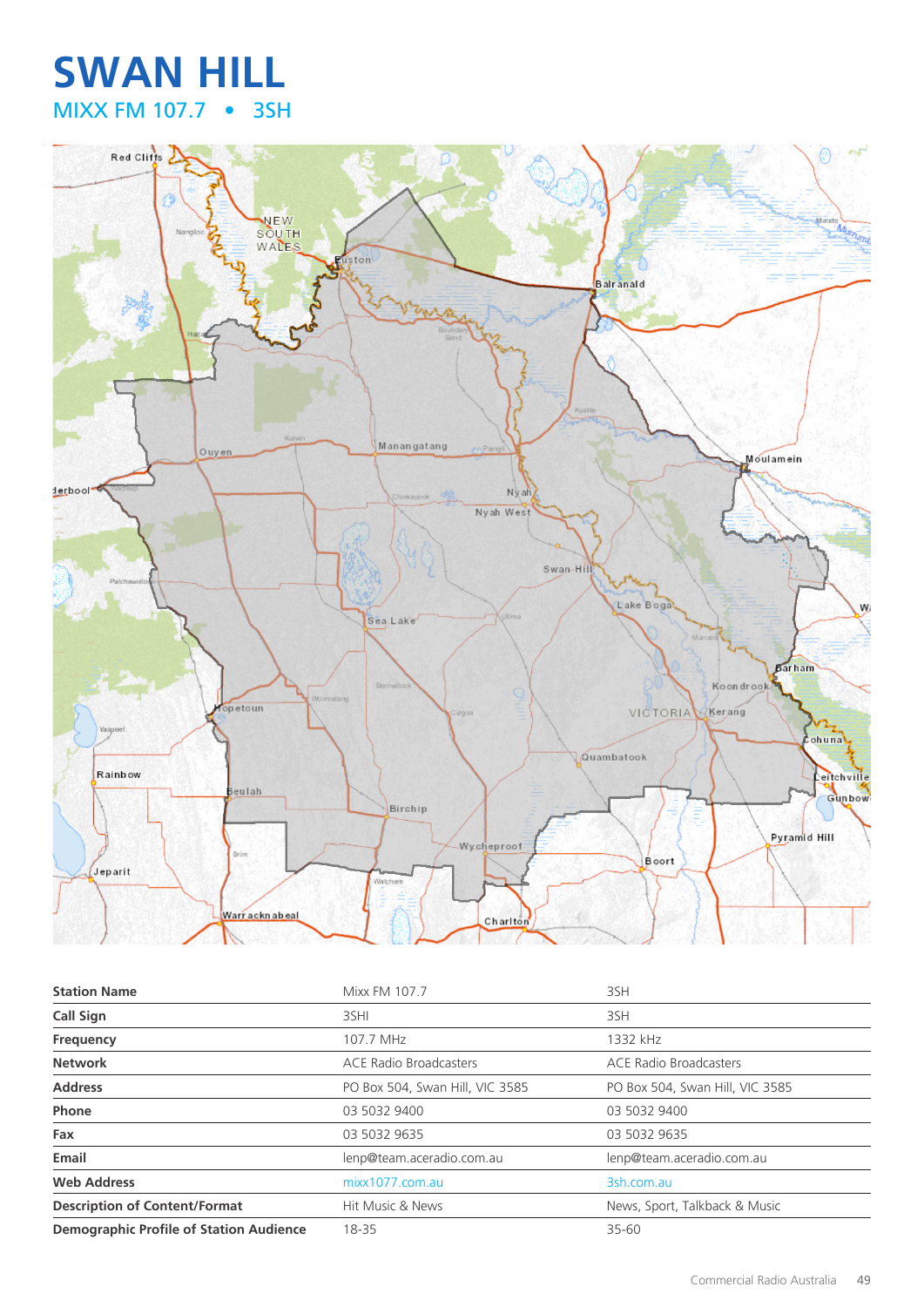# **SWAN HILL**

Swan Hill, at the eastern edge of the Mallee area in the northwest of Victoria, is located on the Murray River. Swan Hill is a picturesque tourist destination with a strong farming district. The famous Murray River, the beautiful lakes district of Lake Boga and the region's year round near-perfect weather make the area an ideal holiday location.

In comparison to the 2011 census, the population of the radio licence area of Swan Hill has decreased by -1.33%% to 44,572. The birthplace for 83% of the population was Oceania including Australian, New Zealander, Indigenous and Islander persons.

7,323 people (16%) were attending an educational institution in 2016; of these, 47% were either in infants or primary, 38% were attending a secondary educational institution, 7% attending University or another tertiary institution and 7% attending TAFE. 13,008 people (29%) already have a tertiary qualification; of those, 24% have a degree and 76% have a certificate, diploma or another tertiary qualification.

The area has a high level of home ownership. Of the total dwellings in Swan Hill, 45% of dwellings are owned outright and 27% are mortgaged. Private rental properties represent 20% of total dwellings.

26% of the total households in Swan Hill have a household income range between \$21,000 – \$41,999pa; 26% between \$42,000 – \$77,999pa; 11% between \$78,000 – \$103,999pa; and 16% over \$104,000pa.

#### **AGRICULTURE**

Being on the banks of the Murray River, Swan Hill has a large amount of irrigated farmland which supports a number of orchards near the river and a strong dairy industry. There are over 68 thousand dairy cattle and over 40 thousand beef cattle.

Further to the south, the area produces wool. The farms in the area support over 545 thousand sheep and lambs.

There are nearly 8 thousand hectares dedicated to grape production and 4.9 million nut trees in the area.

#### EMPLOYMENT

The majority (58%) of the labour force of 19,850 is employed full time. The main industries of employment are:

- Agriculture Forestry and Fishing;
- Education and Training/Health Care and Social Assistance; and
- Wholesale Trade/Retail Trade/Accommodation and Food Services.

Swan Hill is a farming centre. It also has a strong retail centre that supplies the surrounding district. Swan Hill is the major regional centre for commerce in the Mallee.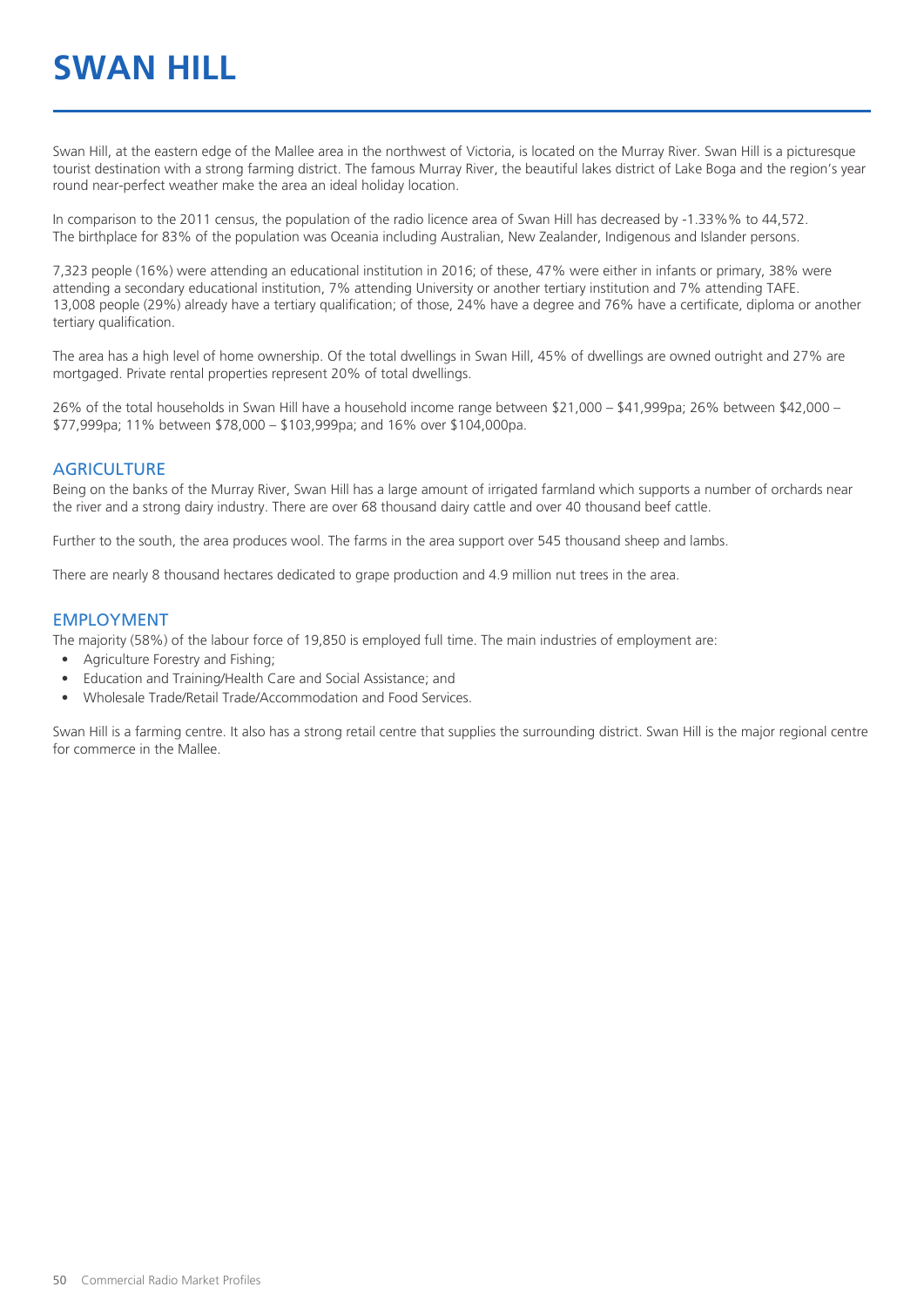# **SWAN HILL**

#### AGE COHORTS

| Age                          | Male   | Female | Total    | <b>Market</b><br>population |
|------------------------------|--------|--------|----------|-----------------------------|
| $10 + \gamma$ ears           | 19,648 | 19,647 | 39,295   | 88.16%                      |
| 0-9 years                    | 2,767  | 2,510  | 5,277    | 11.84%                      |
| $10-17$ years                | 2,246  | 2,025  | 4,271    | 9.58%                       |
| 18-24 years                  | 1,617  | 1,338  | 2,955    | 6.63%                       |
| 25-39 years                  | 3,334  | 3,419  | 6,753    | 15.15%                      |
| 40-54 years                  | 4,267  | 4,251  | 8,518    | 19.11%                      |
| 55-64 years                  | 3,491  | 3,329  | 6,820    | 15.3%                       |
| 65-74 years                  | 2,730  | 2,664  | 5,394    | 12.1%                       |
| $75+$ years                  | 1,963  | 2,621  | 4,584    | 10.28%                      |
| Total 2011 population        | 22,808 | 22,363 | 45,171   |                             |
| <b>Total 2016 population</b> | 22,415 | 22,157 | 44,572   | 100%                        |
| % change 2011-2016           |        |        | $-1.33%$ |                             |

#### LABOUR FORCE

| <b>Employment classification</b> | Total  | Labour force |
|----------------------------------|--------|--------------|
| Full-time employed               | 11,468 | 57.77%       |
| Part-time employed               | 6,222  | 31.35%       |
| Not stated employed              | 1.276  | 6.43%        |
| Unemployed                       | 884    | 4.45%        |
| <b>Total labour force</b>        | 19,850 | 100%         |

#### HOUSEHOLD INCOME

| Income range (pa)       | Total  | Occupied<br>dwellings |
|-------------------------|--------|-----------------------|
| $$0 - $7,749$           | 367    | 2.24%                 |
| $$7,750 - $20,999$      | 1,108  | 6.75%                 |
| $$21,000 - $41,999$     | 4,287  | 26.13%                |
| $$42,000 - $77,999$     | 4,317  | 26.32%                |
| $$78,000 - $103,999$    | 1,779  | 10.84%                |
| $$104,000 - $129,999$   | 1,236  | 7.53%                 |
| $$130,000 - $155,999$   | 629    | 3.83%                 |
| $$160,000 - $181,999$   | 263    | $1.6\%$               |
| $$182,000 - $207,999$   | 202    | 1.23%                 |
| $$208,000+$             | 312    | 1.9%                  |
| Not stated              | 1,904  | 11.61%                |
| <b>Total households</b> | 16,404 | 100%                  |

#### FAMILY STRUCTURE

| <b>Type of family</b>         | <b>Total</b> | <b>Total families</b> |
|-------------------------------|--------------|-----------------------|
| Couple families - Children    | 4,326        | 38.79%                |
| Couple families - No children | 5.245        | 47.03%                |
| Single parents                | 1.461        | 13.1%                 |
| Other families                | 121          | 1.08%                 |
| <b>Total families</b>         | 11,153       | 100%                  |

### **OCCUPATION**

| <b>Employment classification</b>                                     | <b>Total</b> | <b>Occupations</b> |
|----------------------------------------------------------------------|--------------|--------------------|
| Managers/Professionals                                               | 7.147        | 37.65%             |
| Technicians & trade workers/<br>Community & personal service workers | 4,076        | 21.47%             |
| Clerical & administrative workers                                    | 1,848        | 9.74%              |
| Sales workers                                                        | 1,510        | 7.95%              |
| Machinery operators & drivers/Labourers                              | 4.061        | 21.39%             |
| Not stated                                                           | 341          | 1.8%               |
| Total                                                                | 18,983       | 100%               |

#### INDUSTRY

| Industry                                                                                                      | <b>Total</b> | Workforce |
|---------------------------------------------------------------------------------------------------------------|--------------|-----------|
| Agriculture, forestry & fishing                                                                               | 4,808        | 25.72%    |
| Mining                                                                                                        | 72           | $0.39\%$  |
| Manufacturing/Electricity, gas, water &<br>waste services/Construction                                        | 2,494        | 13.34%    |
| Wholesale trade/Retail trade/<br>Accommodation & food services                                                | 3.244        | 17.35%    |
| Transport, postal & warehousing/<br>Information, media & communications                                       | 792          | 4.24%     |
| Financial & insurance services/<br>Rental hiring & real estate services/<br>Administration & support services | 648          | 3.47%     |
| Professional scientific & technical services                                                                  | 503          | 269%      |
| Public administration & safety                                                                                | 840          | 4.49%     |
| Education & training/Health care &<br>social assistance                                                       | 3.692        | 19.75%    |
| Arts & recreation services                                                                                    | 131          | 0.7%      |
| Other services                                                                                                | 625          | 3.34%     |
| Not stated                                                                                                    | 845          | 4.52%     |
| Total                                                                                                         | 18,694       | 100%      |

#### ANNUAL HOUSEHOLD EXPENDITURE

| <b>Product or service</b>            | $$000's$ (pa) |
|--------------------------------------|---------------|
| Food & non-alcoholic beverages       | 211,819       |
| Alcoholic beverages                  | 28,251        |
| Clothing & footwear                  | 40,235        |
| Household furnishings & equipment    | 48,159        |
| Furniture & floor covering           | 14,850        |
| Household appliances                 | 12,064        |
| Household services & operation       | 36,722        |
| Medical care & health expenses       | 69,008        |
| Motor vehicle purchase               | 47,454        |
| Motor vehicle running costs          | 128,273       |
| Recreation                           | 147,646       |
| Recreational & educational equipment | 36,179        |
| Holidays                             | 67,000        |
| Personal care                        | 25,807        |